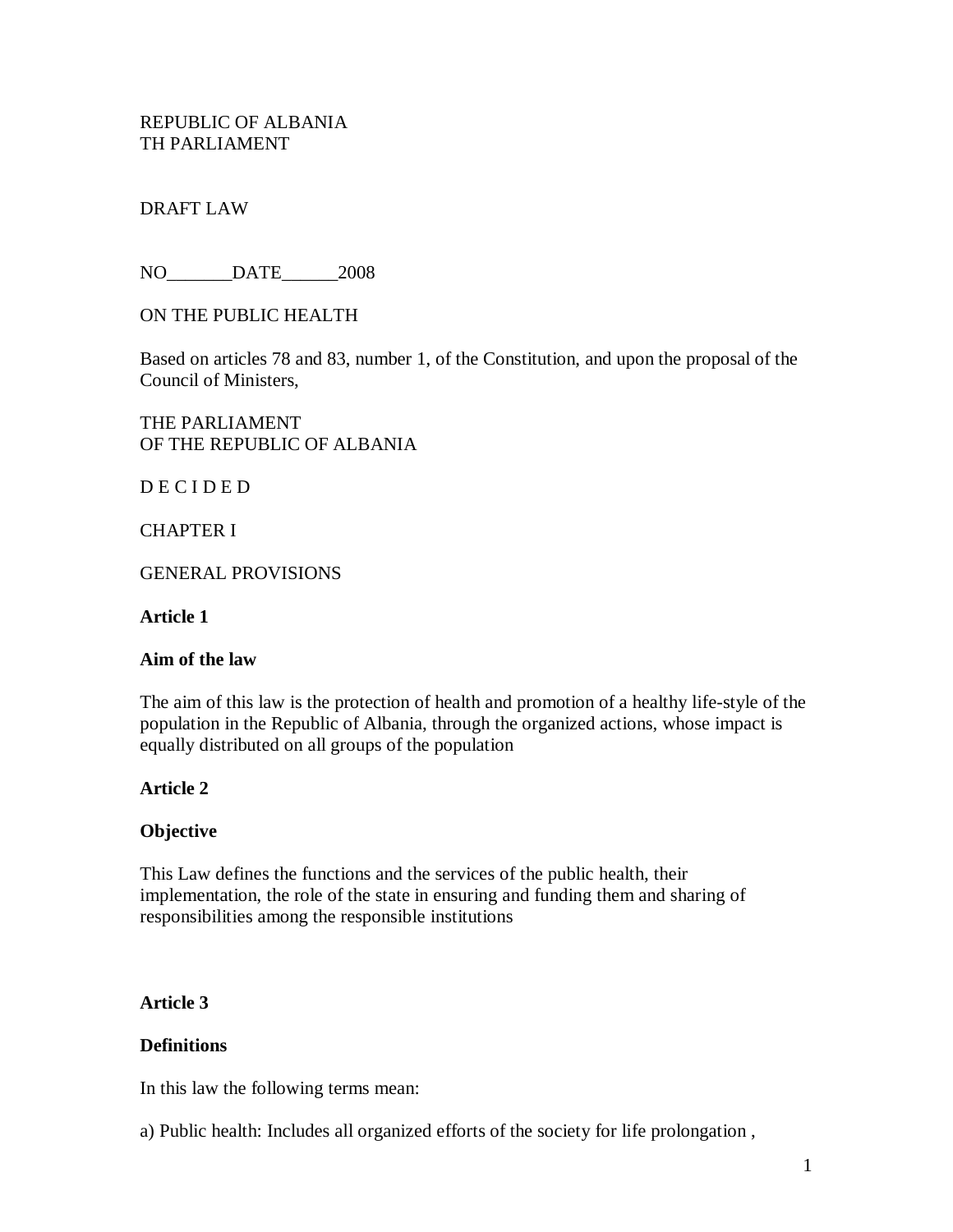disease prevention and health promotion of the whole population.

b) Public Health Surveillance: Systematic collection, analysis, interpretation and dissemination of health data on a continuous basis to obtain information on the pattern and emergence of the diseases in a given population in order to control and prevent the disease in that population

c) Burden of disease: The health, social and economical expenditures incurred from a given health condition or disease.

d) Disease prevention: All measures that aim to prevent the disease, like immunization or disease vector control or the activity against tobacco but also, stopping its progress and reducing its consequences once it has emerged.

e) Disease control: Is the reduction of incidence, prevalence of a disease, morbidity or mortality from it, as result of the deliberate efforts in order that disease could not be of a importance for the public health. It needs continuous intervention to maintain this reduction.

f) Epidemic: The occurrence of much more cases of a disease than it would have been expected, in a given area or among specific groups, during a given period of time.

g) Epidemiology: The study of the distribution and determinants of the health status or health event in a given population and application of this study to control the health problems

h) Evidence based health care: Conscientiously using the best current evidence , with regard to care for individual patients and provision of the health services

i) Health: Health is a state of complete physical, mental and social well-being and not merely the absence of disease or infirmity.

j) Health Information System: Is a combination of the health statistics from various sources which is used to retrieve information related to the health status, health care, health service provision and use, and health impact

k) Risk factor: An aspect of the personal behavior or the lifestyle, exposure or an individual characteristic that can be inherited, which is known to be linked with the damage of health and that is considered important in the prevention of health problems and that can be modified by the implementation of a health programme.

l) Disease register: Is the systematic collection of the data while being part of the system of the disease surveillance

# **Article 4**

### **Public health principles**

The basic public health principles are:

- a . Collective responsibility for health
- b . Leading role of the state in protection and improving population' health
- c . Actions extended on the whole population
- d . Impact of the action in an equally manner on all groups of population
- e . Focusing on socio-economic determinants of health
- f . Focusing on the risk factors for populations based on evidence
- g . Multidisciplinary approach
- h . Partnership with the whole population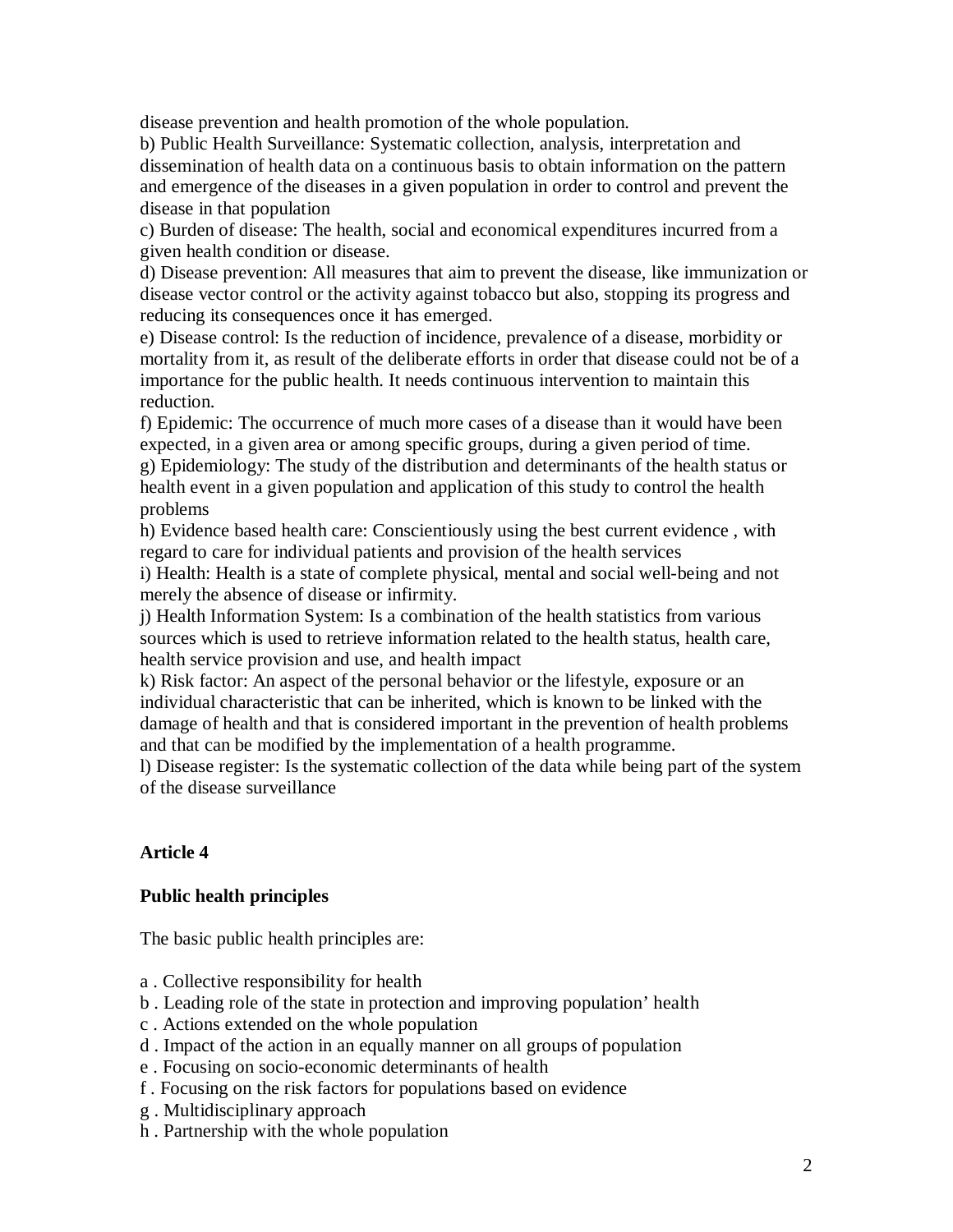# **CHAPTER II**

## **ACTIVITIES AND SERVICES OF THE PUBLIC HEALTH**

#### **Article 5**

#### **The basic activities of the public health:**

a) Monitoring the health status of the population in order to identify its health problems

b) Diagnosis and investigation the health problems and risk factors in the population

c) Assessing the effectiveness, accessibility and the quality of health services towards the individual and community

d) Developing health policies and plans that support the health efforts of the individual and community

e) Strengthening laws and regulations protecting and guaranteeing health as well as the implementing capacities

f) Researching new knowledge and innovative solutions for the health problems

g) Promoting and supporting equal access to the basic health care services

h) Ensuring and developing through continuous training, skilled human resources in public health

i) Informing, educating and making aware the community (population) about the health problems

j) Mobilizing the community for the identification and solution of health problems and well as the health promotion.

k) Preparedness, planning and taking measures to mitigate the impact of civil emergencies and natural and man-made disasters on population health

### **Article 6**

#### **The package of public health services**

1. The package of public health services includes the basic services and supportive services of public health which are in function of the solution of the problems and needs of the population's health.

2. The package of the public health services is approved by a decision of the the Council of Ministers.

#### **Article 7**

**The basic public health services**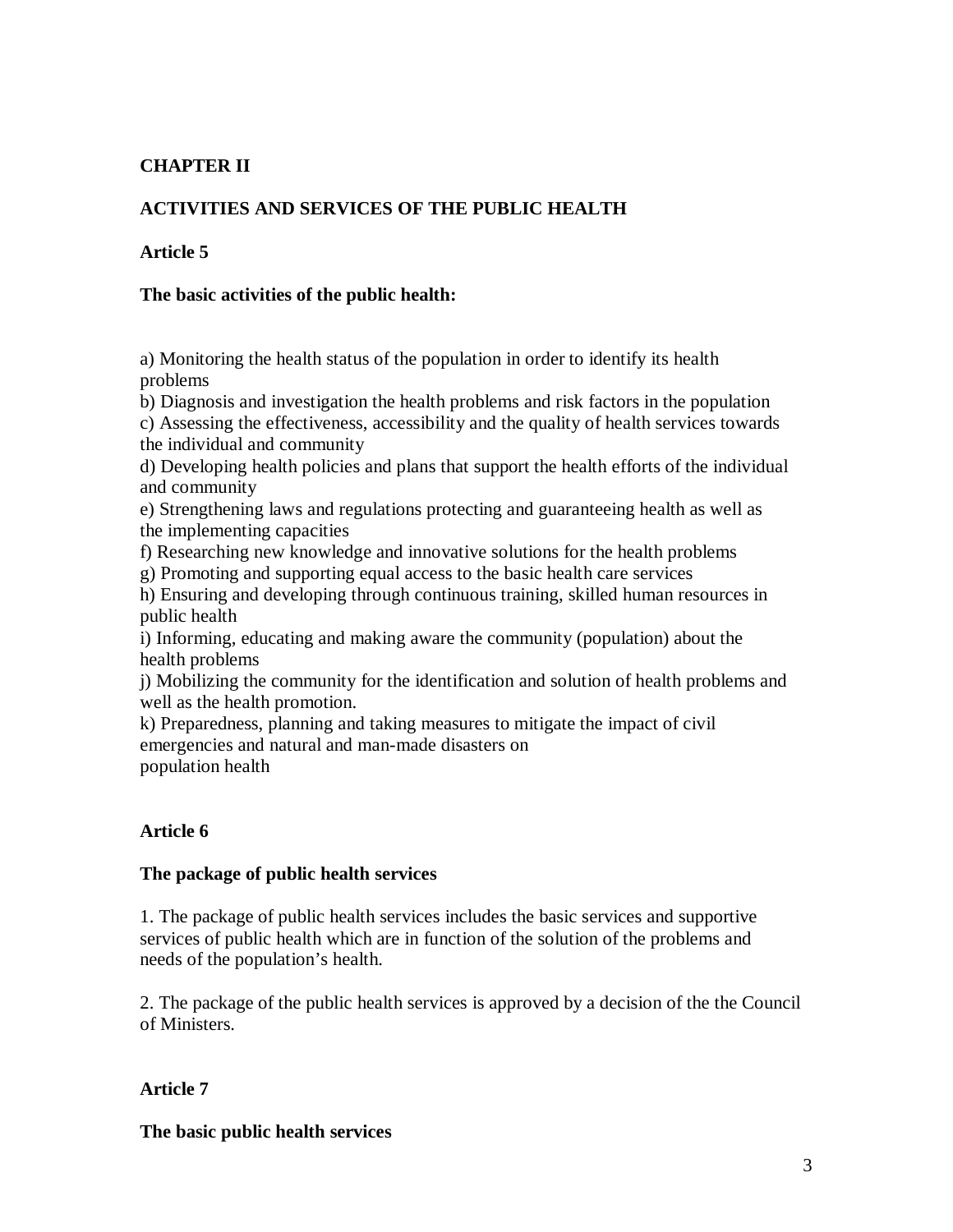1. The package of the basic service of public health includes:

- a. Health promotion
- b. Health education
- c. Disease prevention, including immunization, screening
- d. Food safety
- e. Occupational health
- f. Environmental health, including urban waste
- g. Reproductive health, including mother and child health and sexual health
- h. Prevention and control of the abuse with substances (tobacco products, alcohol,
- narcotic and psychotropic etc)
- i. Mental health
- j. Public health information system
- k. Public health surveillance
- l. Public health laboratories
- m. Monitoring the public health services in the Primary Health Care
- n. Scientific research in public health
- o. Training in public health

2. The state, through the competent institutions takes measures to guarantees the basic public health services

# **Article 8**

### **Public health professionals and workers**

1. Public health professionals are people specialized in public health who carry out activities and services as defined in article 5 and 6 of this law

2. In public health exercise their activity also other workers who support in carrying out activities and service as defined in the article 5 and 6 of this law.

3. The recruitment criteria of the public health professionals are approved by the Minister of Health.

# **CHAPTER III**

# **PUBLIC HEALTH SYSTEM AND SHARING OF RESPONSIBILITIES**

### **Article 9**

### **Public health system**

Public health system includes a network of various services and institutions like public health specialized institutions, health care institutions, social care institutions, public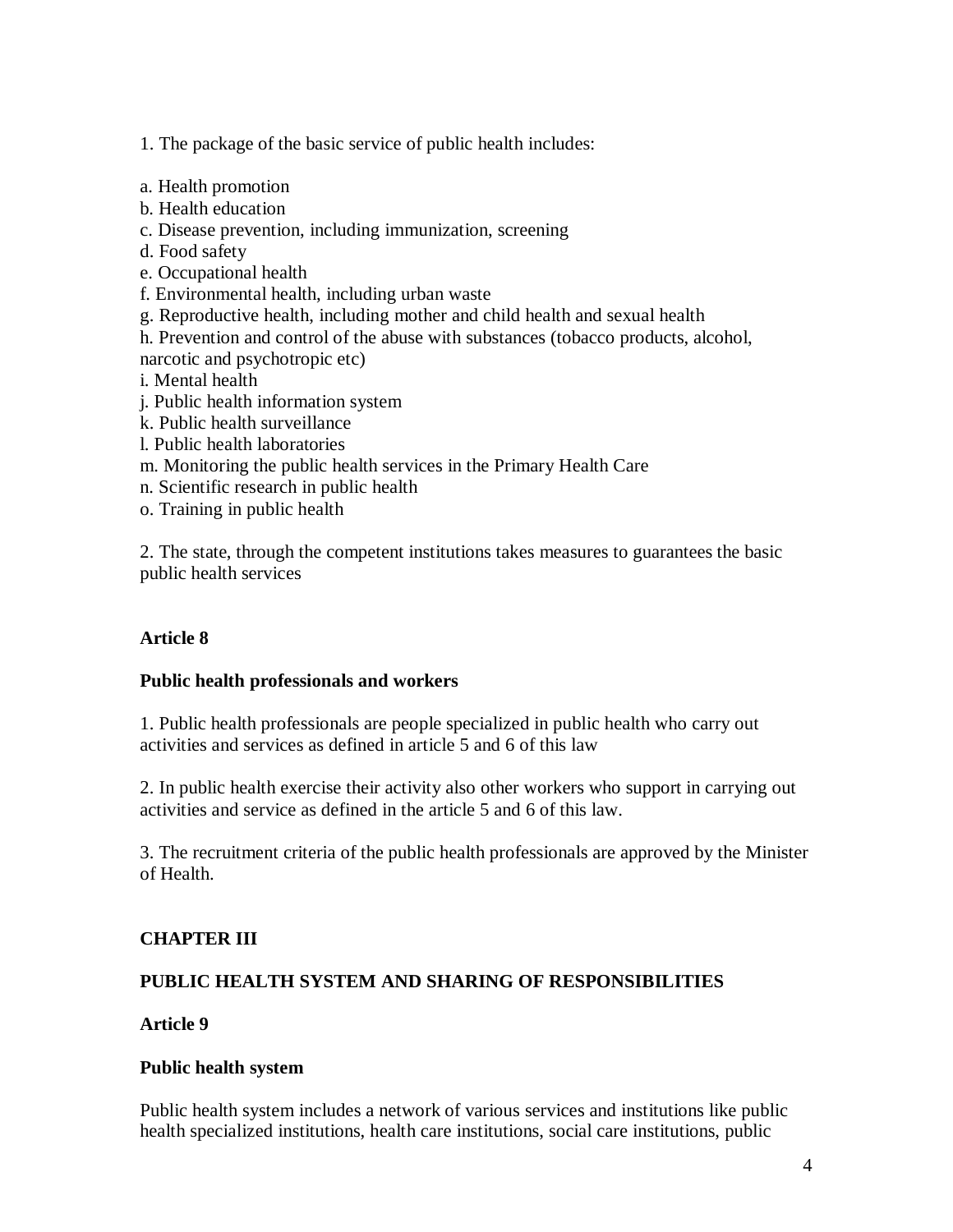information institutions, academic and educational institutions, employers and employee representative organizations, local government, civil society, humanitarian organizations, civil emergency management services, public security services, sport and cultural organizations etc.

The public health system ensures the conditions for protection and improvement of population's health . Institutions and services that are part of the public health system take part in carrying out the functions of the public health services.

### **Article 10**

#### **The responsible institutions for public health**

The main institutions for public health are:

All central and local governments which during the exercising of their functions influence the improvement of the public health..

MoH is the responsible institution for drafting, coordinating and leading the public health policies

Institute of Public Health supports the MoH and Regional Structures of Public Health to perform the public health functions and services.

The public and private institutions of the PHC provide public health services under the supervision of the Regional Structures of Public Health , according to the PHC package which is approved by Council of Minister

The state guarantees the financing of the public health service provided in the PHC

The humanitarian, religious, sport and other organizations , employers, families and citizens are also responsible for protection and improving the public health

The role and responsibilities of other actors in the public health system are defined in separate legal acts and by-laws.

### **Article 11**

#### **National Council of Public Health**

To coordinate the functioning of the public health system and to provide a broad basis for the development of public health policies, the National Council of Public Health is established, as an advisory body to Minister of Health.

National council for Public Health is informed over population's health, implementation of the public health policies. It fosters and supports the collaboration of the stakeholders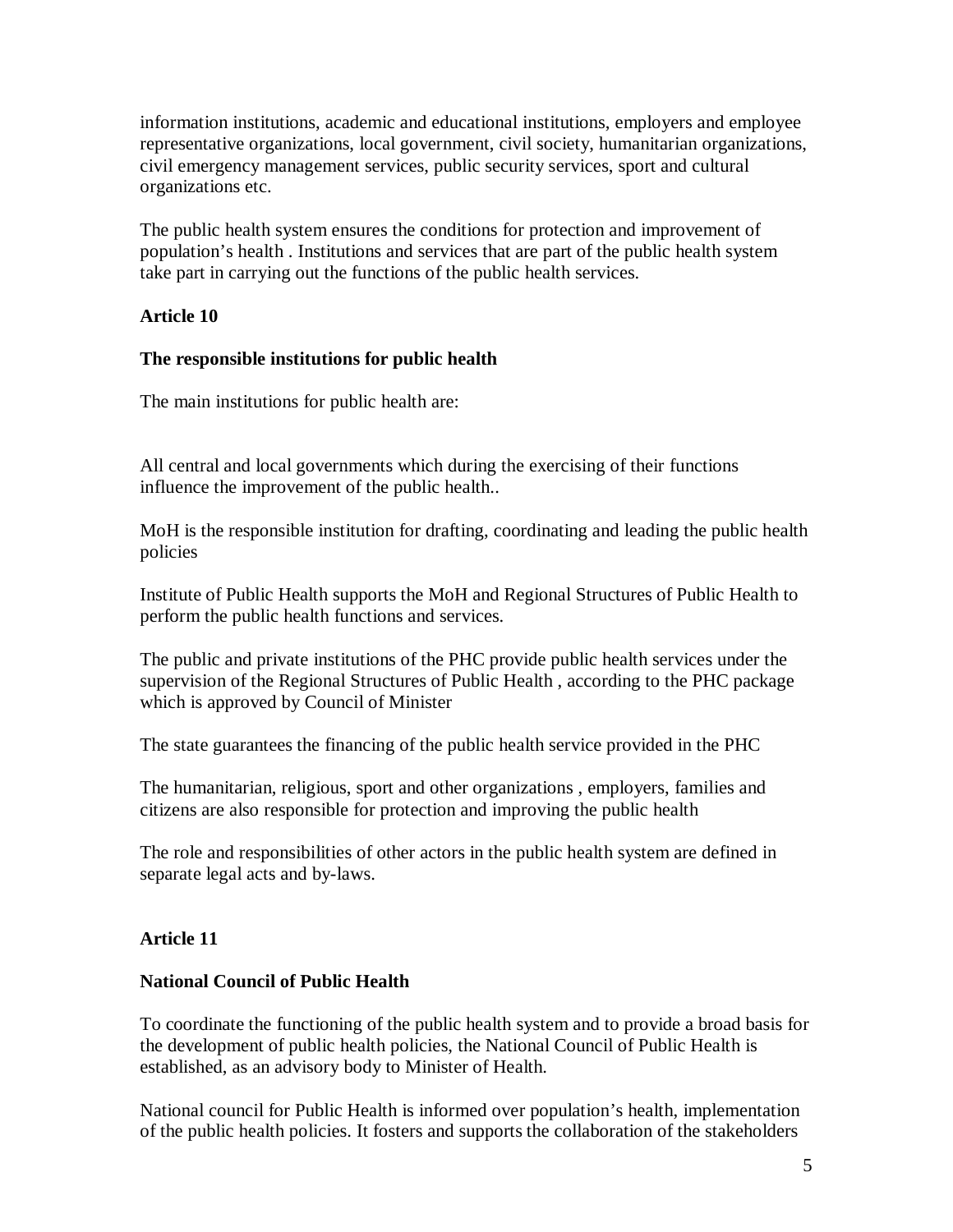of public health.

The composition, the selection criteria of the members, skills, tasks and the way it functions, are defined in a decree of Council of Minister

The Council of Minister submits the Report of Public Health every two years to the Albanian Parliament. The report is drafted by the Ministry of Health after being reviewed by the National Council of Public Health

### **CHAPTER IV**

## **ORGANIZATION AND FUNTIONING OF THE INSTITUTE OF PUBLIC HEALTH (IPH)**

#### **Article 12**

#### **The organization of the IPH**

IPH is a public, budget institution, administratively under the Minister of Health

IPH is a research center for public health, a reference center for the public health services, university training center for public health and information center for public health.

### **Article 13**

#### **Organizational structure**

Leading bodies of IPH are:

The director,

The scientific council

Appointment and release from duty of the director of the IPH is done by the Minister of Health. The requirements and criteria for the appointment and release of the director are defined by an order of the Minister of Health

The scientific council is an advisory body of the PHI .Its establishment, organisation and functions are approved by a decree of Council of Minister

### **Article 14**

### **Responsibilities IPH**

The IPH is responsible for: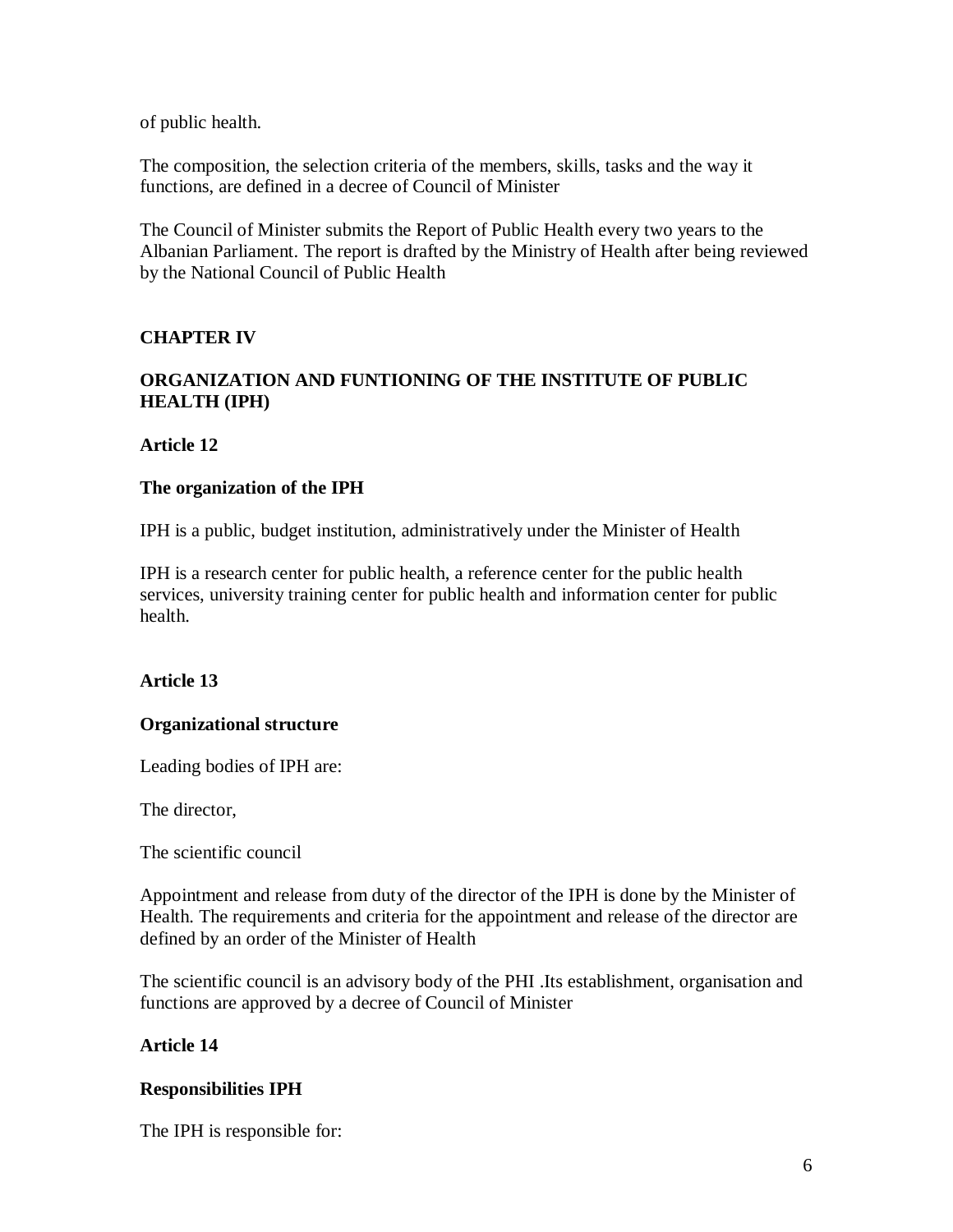1. Informing, advising and supporting the Minister of Health in the drafting of the policies and strategies in the public health sector

- 2. Providing expertise in public health
- 3. Conducting independent studies and producing evidence based information
- 4. Taking part in the capacity building of human resource for public health

#### **Article 15**

#### **Functions**

The Institute of Public Health performs the following functions:

- a. Surveillance of communicable and non-communicable diseases
- b. Management of national registers
- c. Scientific research in public health
- d. Following up the latest international health news including system and practices
- e. Training and education in public health
- f. Reference center in public health
- g. Informing population about public health issues

#### **Article 16**

#### **Financing**

The Public Health Institute is funded by:

- 1 State budget
- 2 Revenues from scientific and education activities
- 3 Grants, funds for scientific activities, development programs
- 4- Donations, gifts
- 5 Other legal sources

### **CHAPTER V**

### **REGIONAL STRUCTURES OF PUBLIC HEALTH**

### **Article 17**

#### **The regional structures of public health**

1. The regional structures of public health are budgetary public institutions , part of the public health system , whose mission is to protect and improve the health of the population in the territory they cover, under the Ministry of Health.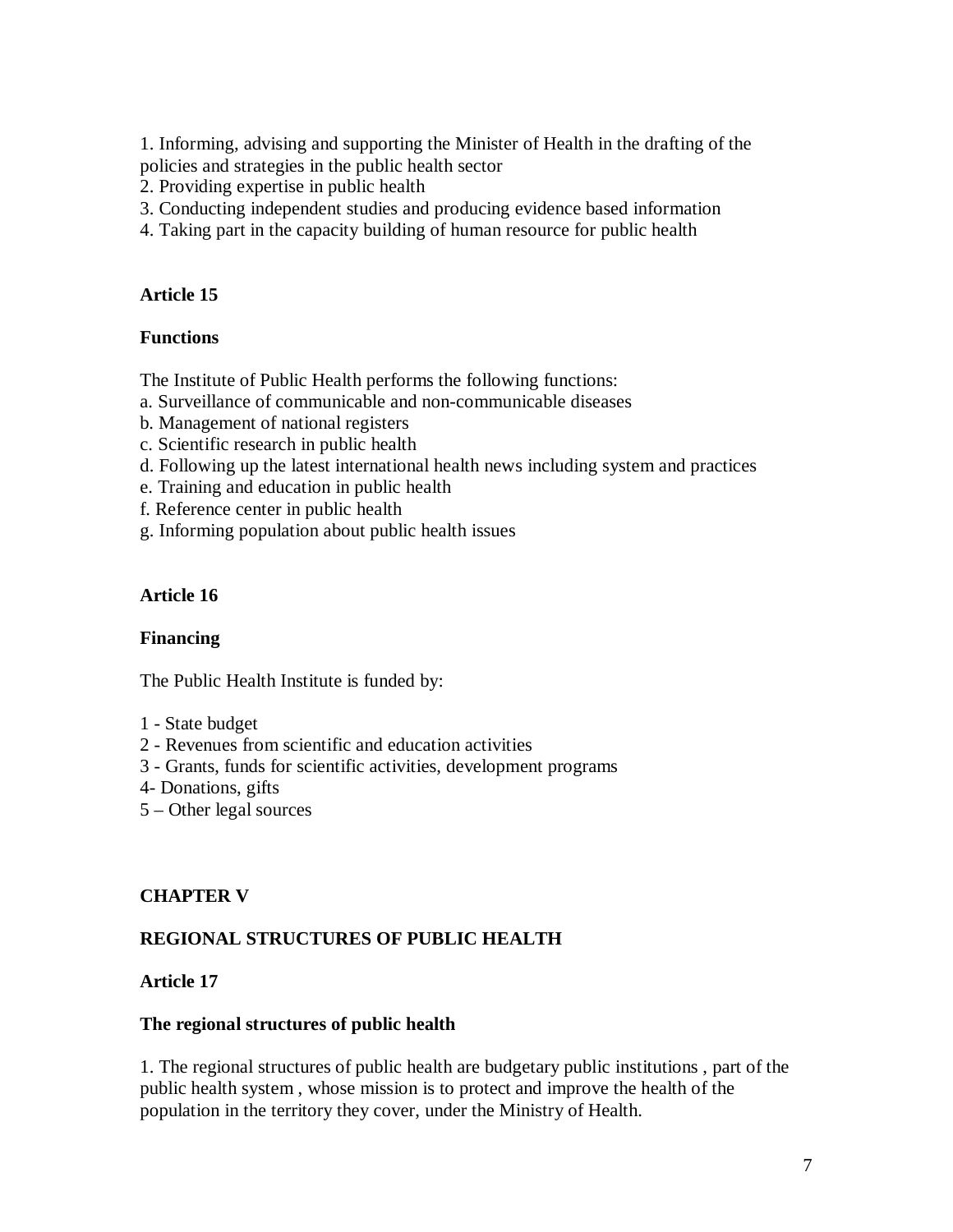2. The regional structures of public health report periodically to the local administration bodies of the territory they cover

# **Article 18**

# **Responsibilities**

The regional structures of Public Health are responsible for the coordination and implementation of the activities in the area of public health for health promotion, disease prevention and health protection from harmful impact of the environment

# **Article 19**

# **Functions**

The main functions of the regional structures of public health are:

- a. Collection and processing of health information
- b. Analyses of the health status of population and risk factors

c. Analyses and interventions to maintain and improve the quality of public health services in PHC

- d. Health education and promotion
- e. Disease control and prevention through specific programme of public health
- f. Protection of health from the impact of environment in collaboration with the local administration and specific regional agencies.
- g. Informing of the population

# **Article 20**

# **Services**

The Regional Structure of Public Health provide the basic service of the public health and other supportive services according to the package of the public health services

# **Article 21**

# **Organizational structures**

The regional structure of public health are part of the Regional Directorates of Health.

The Regional Directorates of Health in addition to the functions and services as specified in this law , perform other functions and services as defined by the Minister of health

The organization of the Regional Structures for Public Health is approved by the Minister of Health on the basis of the main functions and services as specified in the articles 19 and 20 of this law.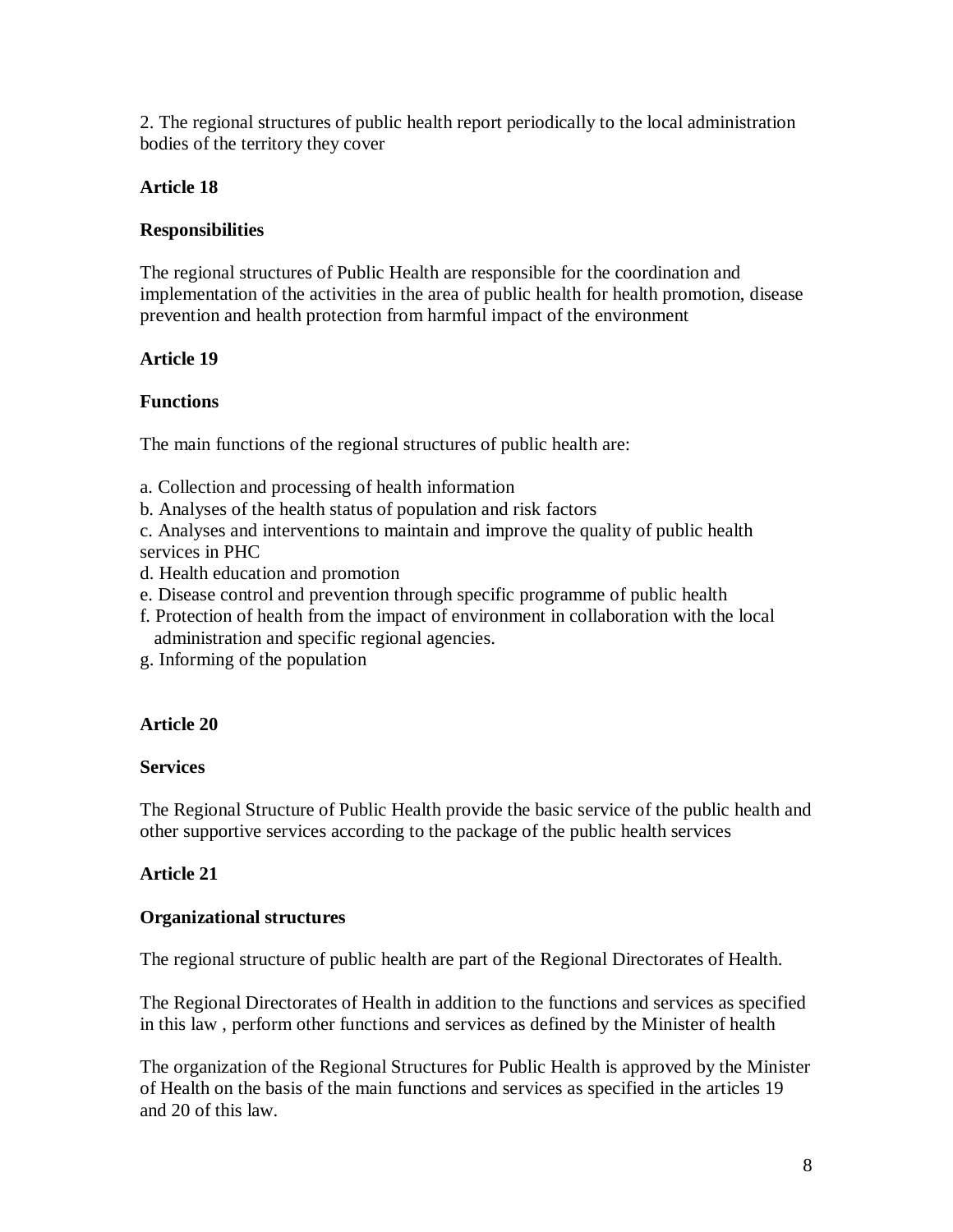The geographical organization of the regional structures of public health is approved by the Minister of Health

# **Article 22**

## **Human resources**

Based on the organizational structure approved by the Minister of Health , the director of the Regional Health Directorate makes appointments according to provisions of the article 8 of this law.

# **Article 23**

# **The relation of the Regional Structures of Public Health with IPH**

1. Regional Structures for Public Health refer to IPH for expertise, specialized service and professional development in the area of public health

2. Regional Structures of Public Health send information to the IPH. The way how the information is sent is approved by an order of the Minister of Health

# **Article 24**

The relations of Regional Structures of Public Health with other institutions and organizations

The functions of the Regional Structures of Public Health can be performed also through special programmes, in collaboration with the local administration and other participants of the public health system.

The Regional Structures for Public Health can provide service to the third parties in the framework of the realization of the functions as specified in article 19 of this law.

# **Article 25**

# **Financing**

The Regional Structures for Public Health are funded by:

- 1. State budget
- 2. Local administration
- 3. Revenues from scientific and education activities
- 4. Grants, funds for scientific activities, development programs
- 5. Donations, gifts
- 6. Other legal sources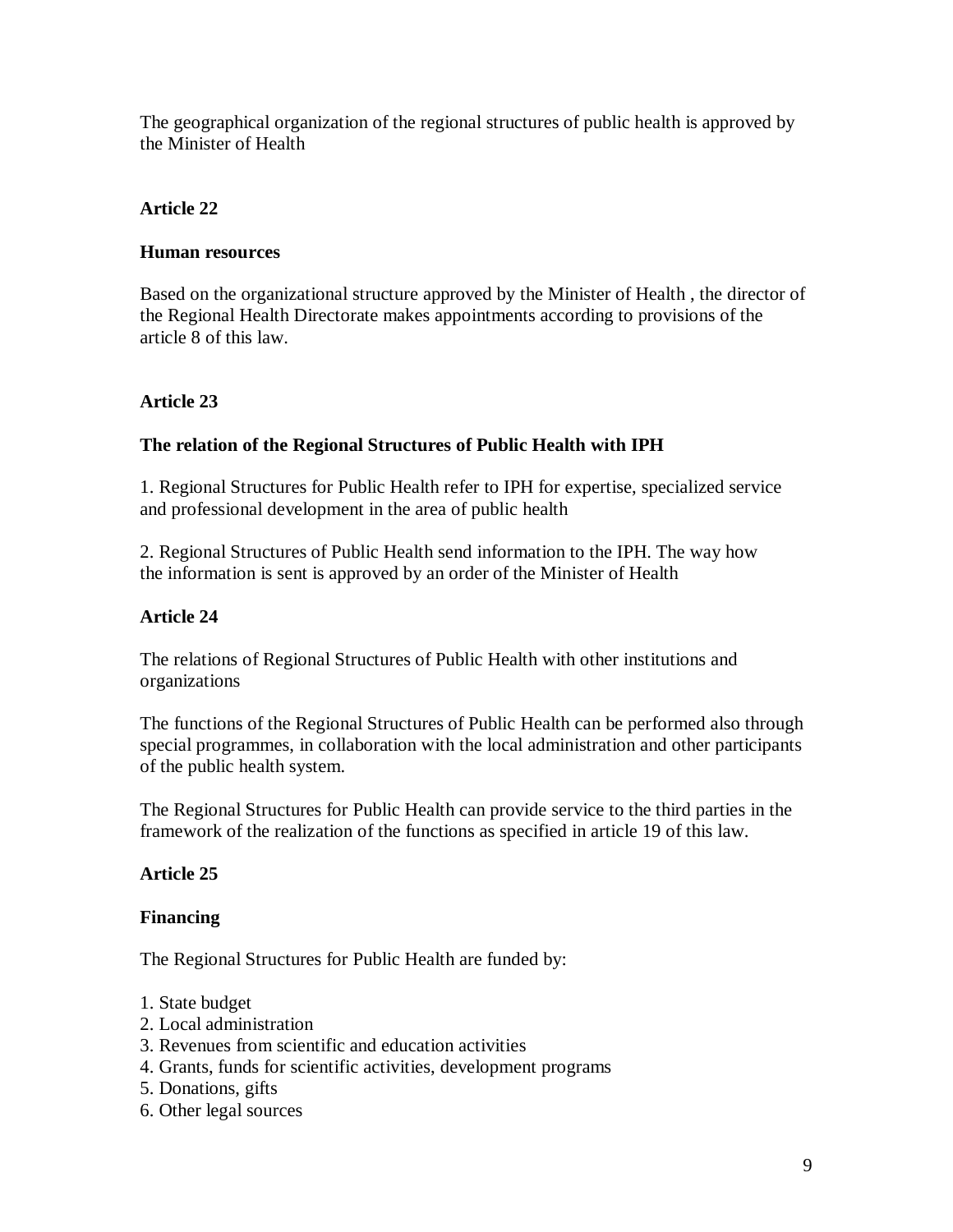## **CHAPTER VI**

### **HEALTH INSPECTION**

#### **Article 26**

#### **Aim and scope**

The health inspection is an activity which supervises and controls the implementation of rules set out by the legislation in force which maintains and improves the public health.

The health inspection carries out also the evaluation, supervision and monitoring of the public health services provided in health care facilities

The health inspection is carried out systematically without prior notice and in addition to the activities based on the analyses of facts and events , it makes use also of the indications of the citizen, central and local government bodies

### **Article 27**

#### **Structure**

1. The health inspection is performed by the State Head Inspector under the Minister of Health .It is led by the head state inspector and is composed by the inspectors of the Regional Structures of the of Public Health and IPH.

2. State Head Inspector leads the health inspection work all over the territory of the Republic of Albania

3. State Head Inspector is technically supported by the IPH

4. State Head Inspector issues guidelines to be implemented by all health inspection structures

5. The functioning of the health inspection in the Republic of Albania according to the areas of work is regulated by a separate law

### **CHAPTER VII**

## **PREVENTION AND CONRTROL OF COMMUNICABLE DISEASES**

**Article 28**

**Object**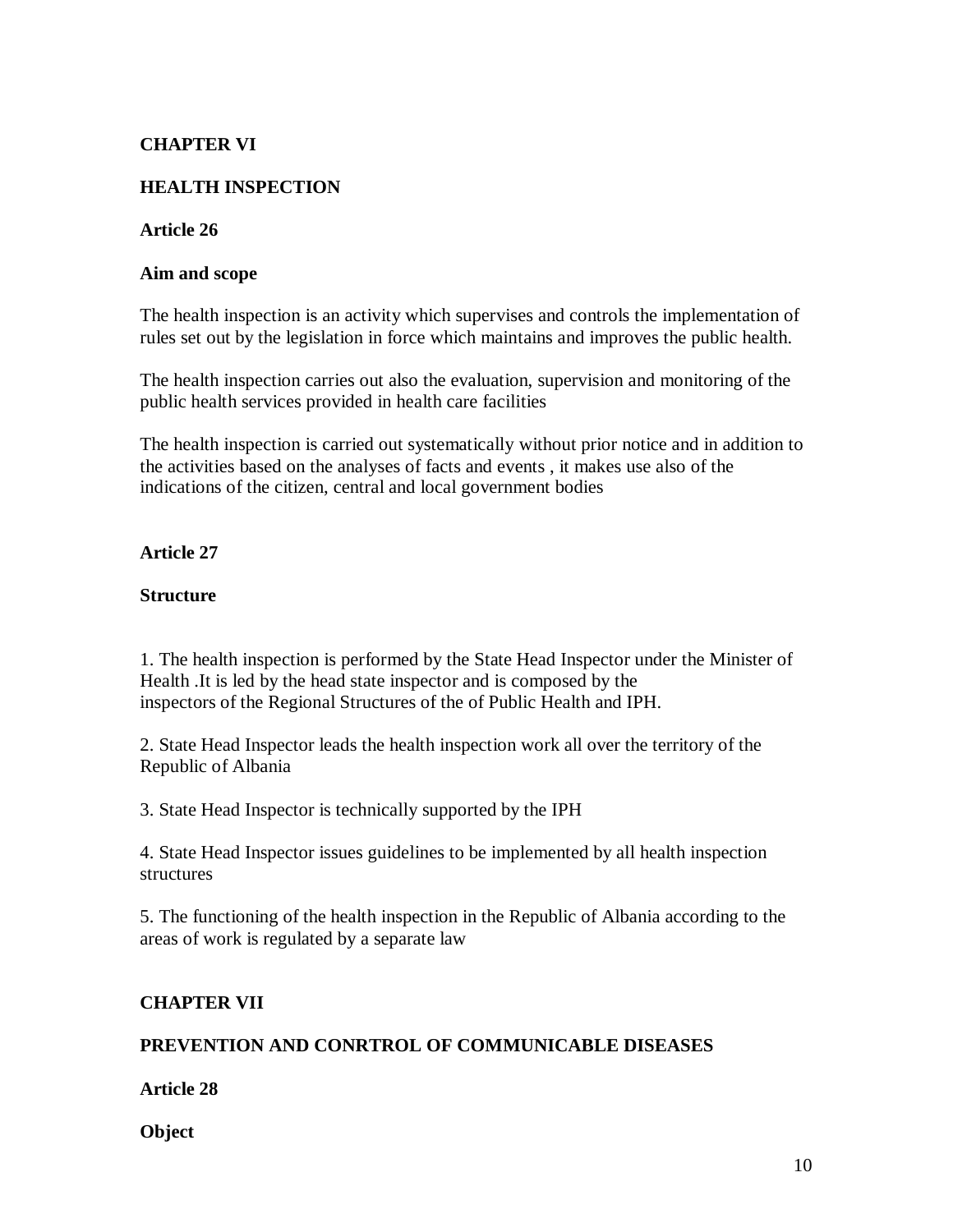Prevention and control of communicable diseases includes the surveillance of the communicable diseases and risk factors as well as all measures whose intent is to prevent the development of infectious agents, minimize of the exposure to infections, reduce of the sensibility of the individual and population towards the communicable diseases, prevent the development of the biological and clinical symptoms of communicable diseases , make an early diagnosis and evidence based treatment of communicable diseases and prevent or minimize the complications from communicable diseases. The prevention and control of the communicable disease in the Republic of Albania respect the principles set out in the International Health Regulations The activity, structure and functions of the health services with regard to the prevention and control of the communicable diseases are regulated by a separate law

#### **Article 29 Responsibilities**

Minister of Health leads and supervises the prevention and control of communicable diseases.

Minister of Health drafts the necessary the by-laws and legal acts for the prevention and control of communicable diseases.

IPH, in collaboration with the Regional Structure of Public Health studies, analyses and scientifically generalizes the epidemiological situation of the country and proposes the solutions and strategies for its continuous improvement.

The local administration bodies support the activities of the health workers for the implementation of measures for the prevention and control of the communicable diseases. The public and private health structures and services at all levels, regularly inform and implement the measures recommended for the prevention and control of the

communicable diseases, based on the guideline of the Minister of Health .

Minister of health defines the approach towards the communicable diseases and their list to be notified by the public health institution at all levels.

# **Article 30**

### **Immunisation**

Immunization with immunological preparations is carried out for the whole population living in the territory of the Republic of Albania according to the National a programme of Immmunisation

Based on the epidemiological situation IPH drafts and proposes the National programme of Immmunisation,

The compulsory vaccination calendar is included in the National a programme of Immmunisation.

Immunization with the immunological preparations according to the compulsory vaccination calendar is ensured by the state and is free of charge for the whole population residing in the territory of Republic of Albania.

IPH manages and supervises the EPI.

Minister of Health approves and evaluates the National a programme of Immmunisation.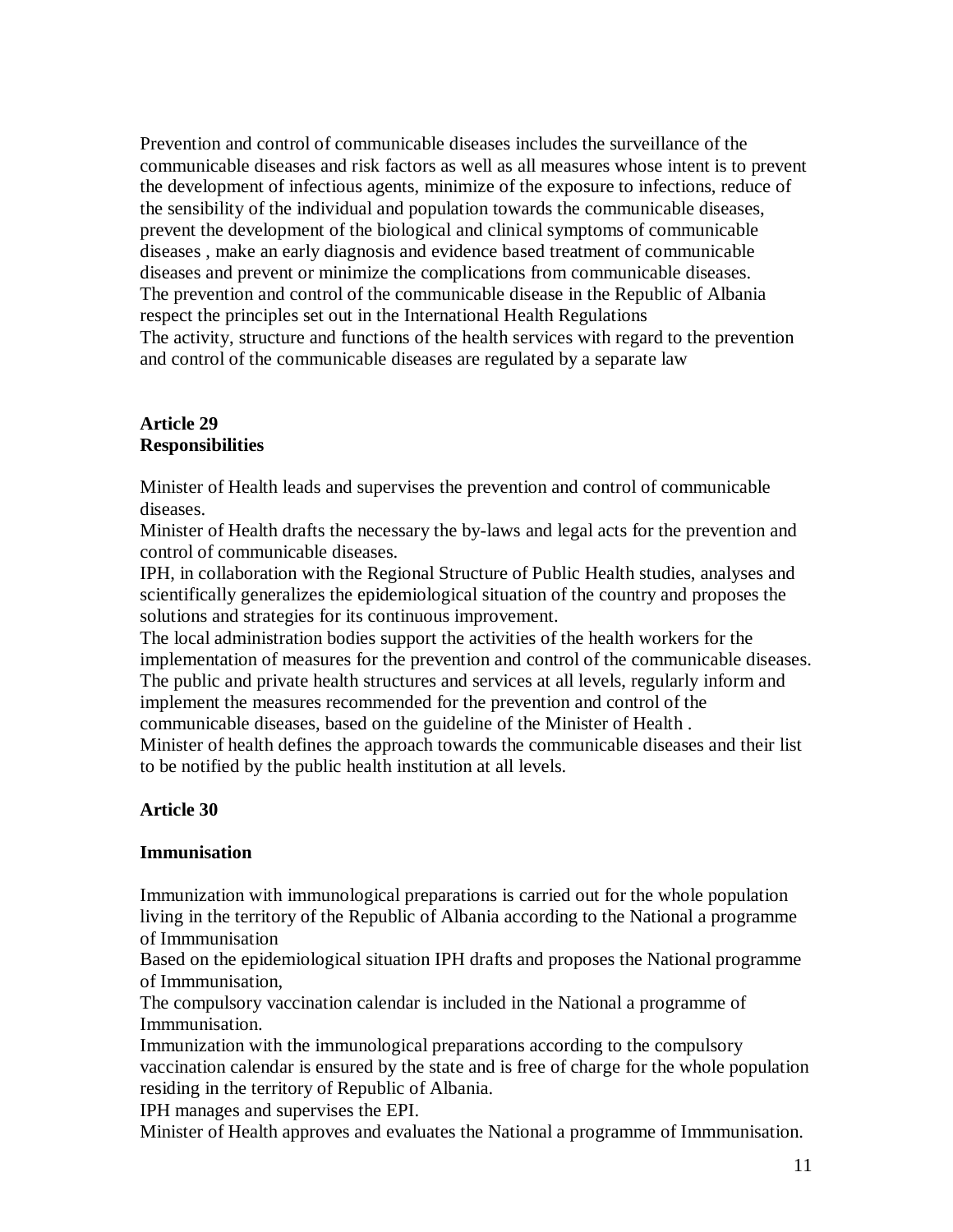The public and private PHC services, implement the National a programme of Immmunisation under the supervision of the Regional Structures of Public Health and IPH.

## **Article 31**

1. In the MoH exists the "National Committee of Immunization", as a body which defines the vaccination policy at country level and approves the compulsory vaccination calendar 2. The composition and functioning of this committee are approved by an order of Minister of health

### **Article 32**

### **The sanitary anti-epidemic service at the boarder crossing-points**

MoH organizes the anti-epidemic sanitary service at the boarder crossing points in line with norms as defined in the International Health Regulations.

IPH coodinates the network of institutions which have obligations for the implementation of the International Health Regulation.

IPH is a reference center for the travelers' medicine.

The implementation of the International Health Regulation is regulated by a by a decree of Council of Ministers.

### **Article 33**

### **Desinfection, desinsection, deratisation**

Disinfection, desinsection, deratisation are preventive and controlling measures for the communicable diseases.

The list of substances used for desifention, desinsection, deratisation is approved each year by the Minister of Health.

The use of substances for desifention, desinsection, deratisation is regulated by an order of Minister of Health.

### **Article 34**

### **Prevention of the spreading of HIV/AIDS**

The responsible structures for the prevention for the spreading of HIV/AIDS are regulated by a separate law.

### **Article 35**

### **Blood safety**

The prevention of transmission of the infectious agents through blood transfusion is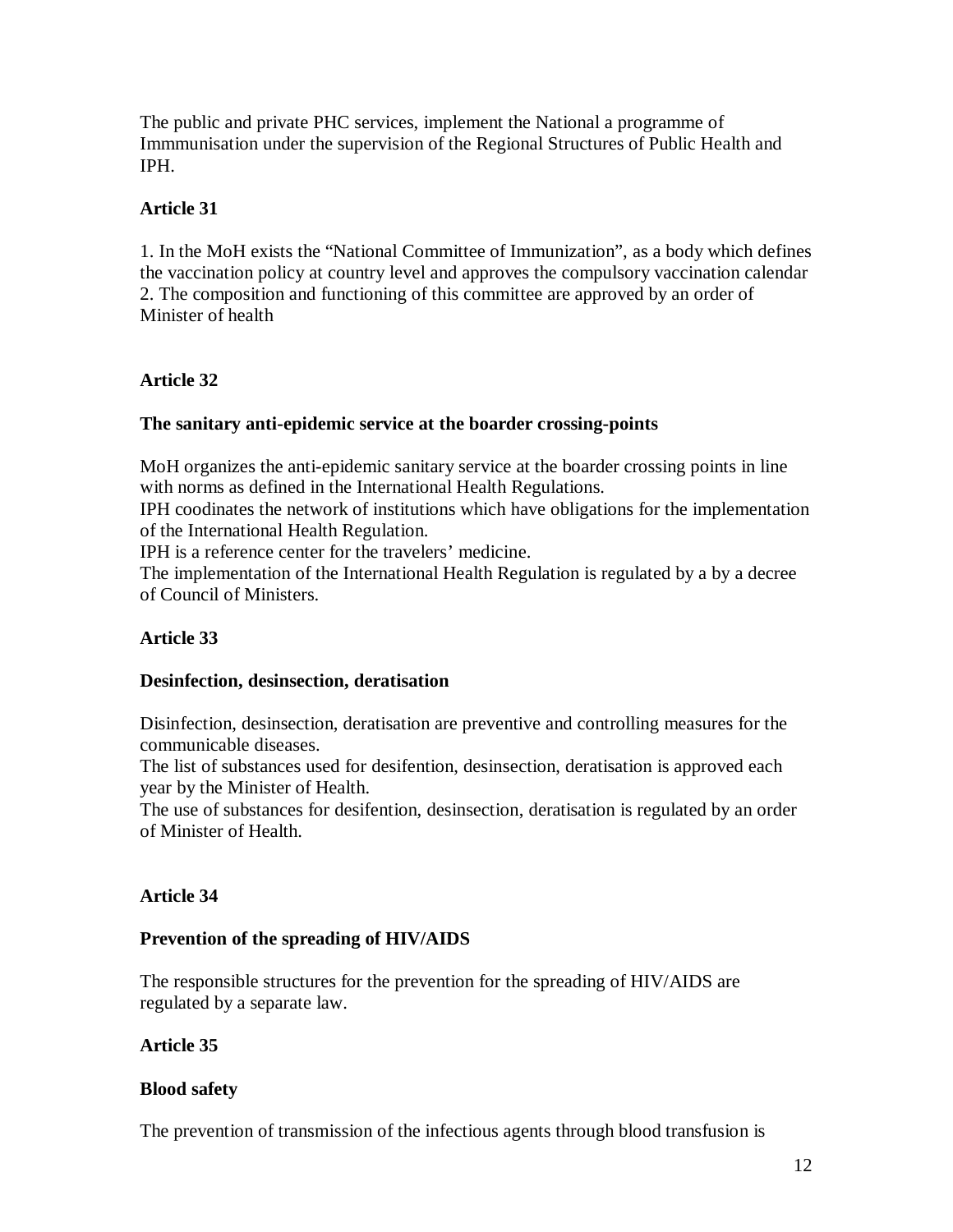regulated by a separate law.

## **CHAPTER VIII**

## **PUBLIC HEALTH LABORATORIES**

#### **Article 36**

#### **Structure**

1. The public health laboratories perform their activity in support of the basic functions of the public health.

2. The laboratories of the public health are microbiological and biochemical laboratories.

3. The laboratories of the public health are located within the regional structures of public health and in the IPH.

4. The list of laboratories of the public health, where the type of laboratory and the analyeses they are authorised to do, is approved by an order of Minister of Health. .

5. In order for the laboratories of the public health to carry out basic activities and services for third parties, they should meet the conditions as defined in the good laboratory practices and the guideline of the Minister of Health.

### **Article 37**

### **Reference laboratory**

The reference laboratories should assess the public health laboratories within the regional structures of public health, according to the respective guidelines that are approved by the MoH.

The laboratories of the public health within the IPH are reference laboratories. One laboratory could be a reference laboratory for one or more analyses

An independent institution should accredit the reference laboratories.

The reference laboratories should provide support for laboratory activities, technical standards and analyses methods.

The reference laboratories should guide and guarantee the use of the system of internal management of the quality in each laboratory of public health.

### **CHAPTER IX**

### **PREVENTION AND CONTROL OF NON-COMMUNICABLE DISEASES**

### **Article 38**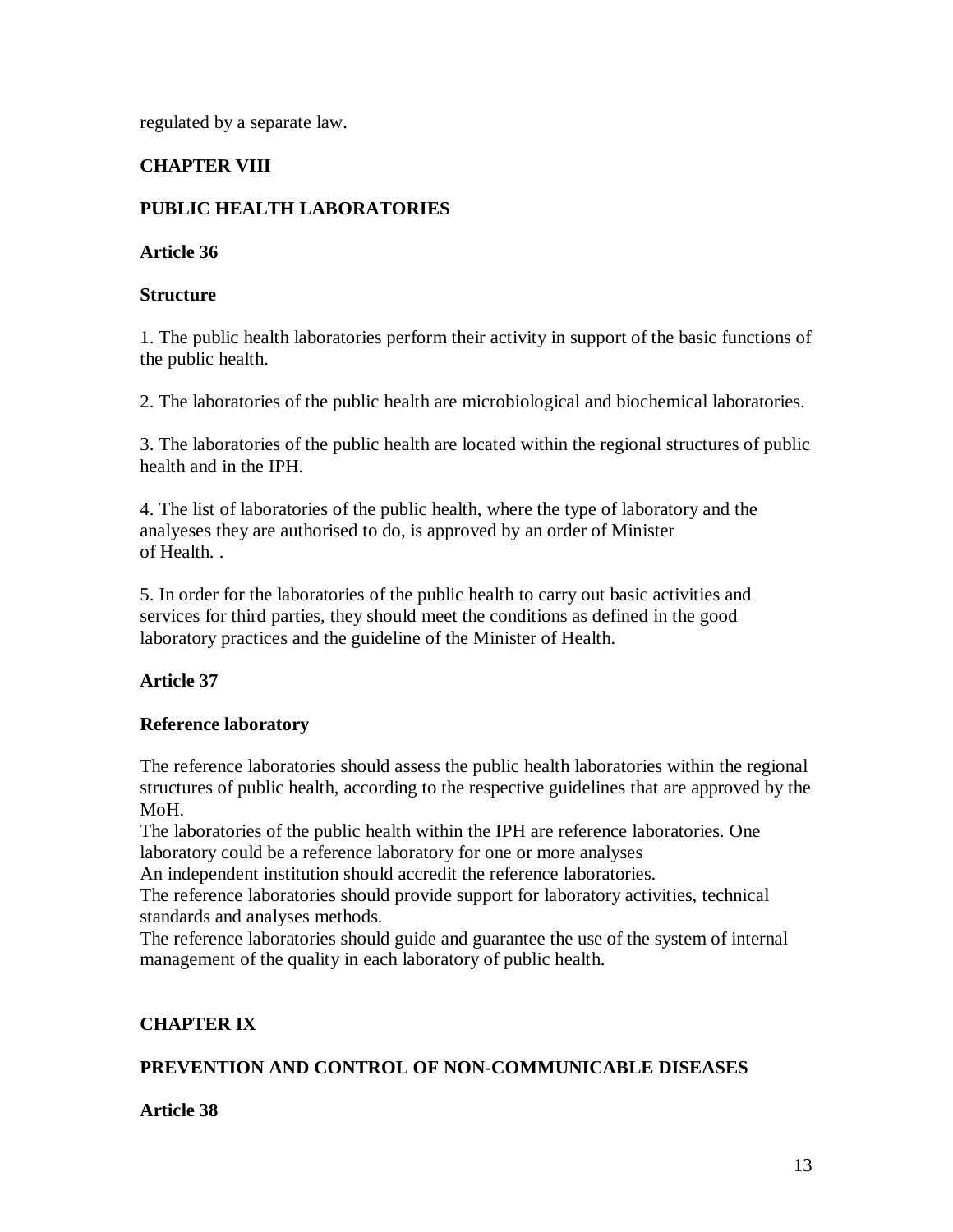## **Object**

Prevention and control of non-communicable diseases includes surveillance of risk factors for establishment, manifestation and development of non-communicable diseases, screening of the conditions at their start as well as all intervention measures for the prevention of establishment, manifestation and development of the diseases

## **Article 39**

## **Responsibility**

1. MoH drafts, updates and supervises the implementation of the Integrated Strategy for the prevention and control of the non-communicable diseases.

2. IPH and the Regional Structures of the Public Health coordinate the implementation of the Integrated Strategy for the Prevention and Control of Non-communicable Diseases

3. All responsible institutions for public health take part in the implementation of the Integrated Strategy for the Prevention and Control of the Non-communicable Diseases.

4. MoH sets up coordinating mechanisms that regulate the prevention services and the control of chronic non-communicable diseases at different level of the health care system

### **Article 40**

### **Surveillance**

The National Epidemiological Observatory and specific National Registries are in place for the surveillance of the risk factors and burden of diseases

National Epidemiological Observatory of risk factors and specific national registries are located in the IPH.

### **CHAPTER X**

# **ENVIROMENTAL HEALTH**

**Article 41**

### **Object**

Environmental health includes all measures for the protection of health from direct impact on it by environmental factors like physical, chemical, biological factors and indirect impact on health and well-being like psychosocial factors, including, stress,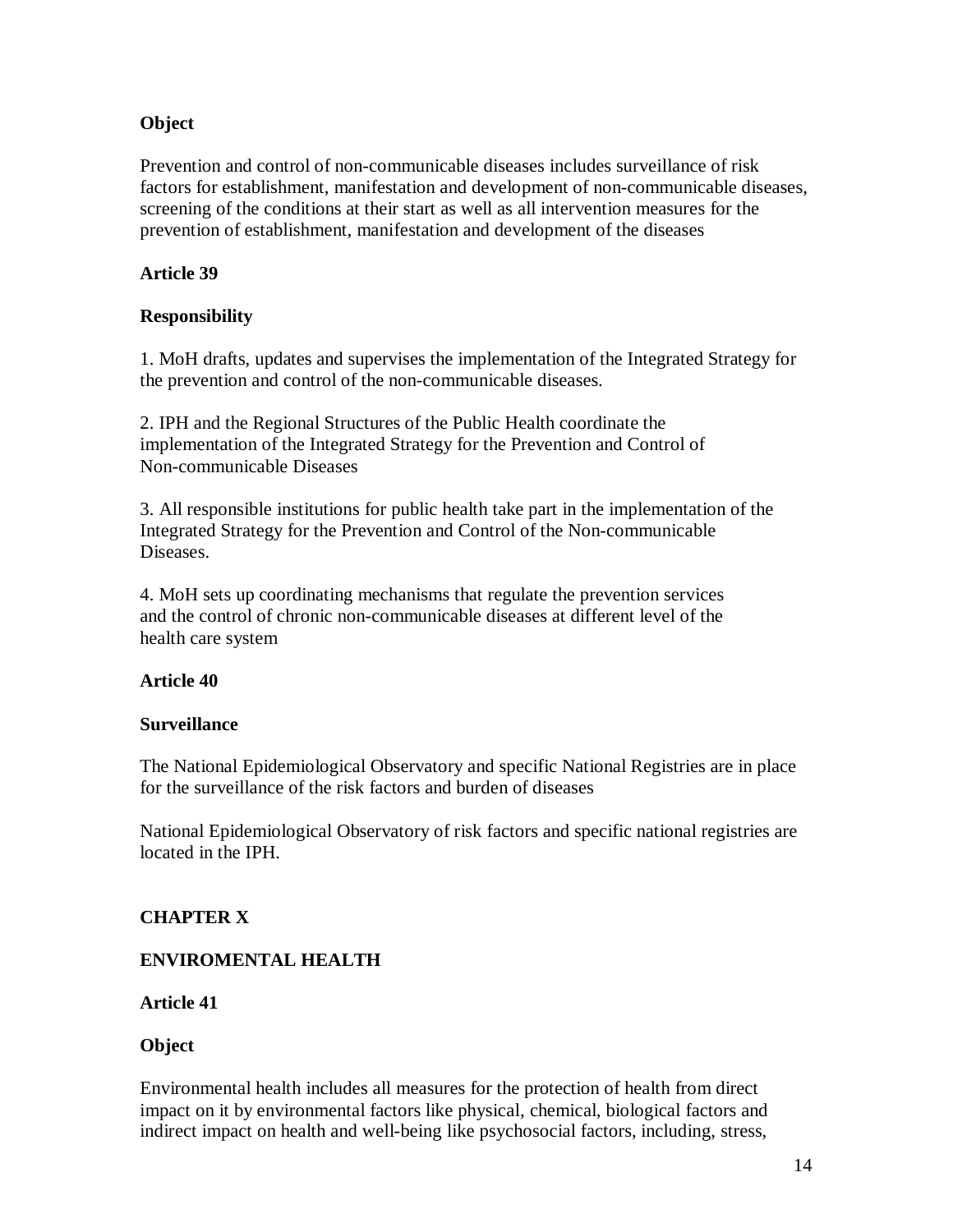housing, urban development, use of land and transport

## **Article 42**

#### **Measures in the environmental health**

1. All measures for the environment health include monitoring of environment, food safety, supervision of the sanitary norms, assessment of the impact of environment on health , citizen education with regard to the protection of environment and health and the intervention for the elimination and reduction at maximum of the direct or indirect environment impact on the health.

2. All measures for the environmental health for the state and private sectors, for various activities, are carried out by Albanians or foreign physical and juridical persons in the following premises or objects

- in the premises of production, storage , transport and sale of products of any kind and in all categories of mining works;

- in all objects carrying out social, cultural, health, educational and research activities;

- in the structures under the Ministry of Defense and Ministry of Public Order, at the border points, ports, airports, custom offices , as well as in the Albanian and foreign means of transport (terrestrial ,maritime, railway and air).

3. The directorate of Public Health in the MoH, in collaboration with the Institute of Public Health, drafts the sanitary and hygienic norms, which are approved by the Council of Minister

4. The Council of Minister approves the hygienic and sanitary regulation compulsory for implementation by the Ministries and their subordinate bodies as well as by the foreign and national juridical and physical persons

5. In collaboration with the Regional Structures of the Public Health, the IPH studies, controls and scientifically proves the adverse factors and the consequences for the population's health that derive form them in those areas as defined in the article

### **Article 43**

#### **The process of the assessment of the impact on health**

1. The public and private projects of Albanian or foreign physical and juridical persons, who want to exercise activities in the territory of the Republic of Albania, which may have an impact on health.

2. The health assessment impact is carried out by the State Health Inspectorate

3. The necessary rules, procedures and documentation for the health assessment impact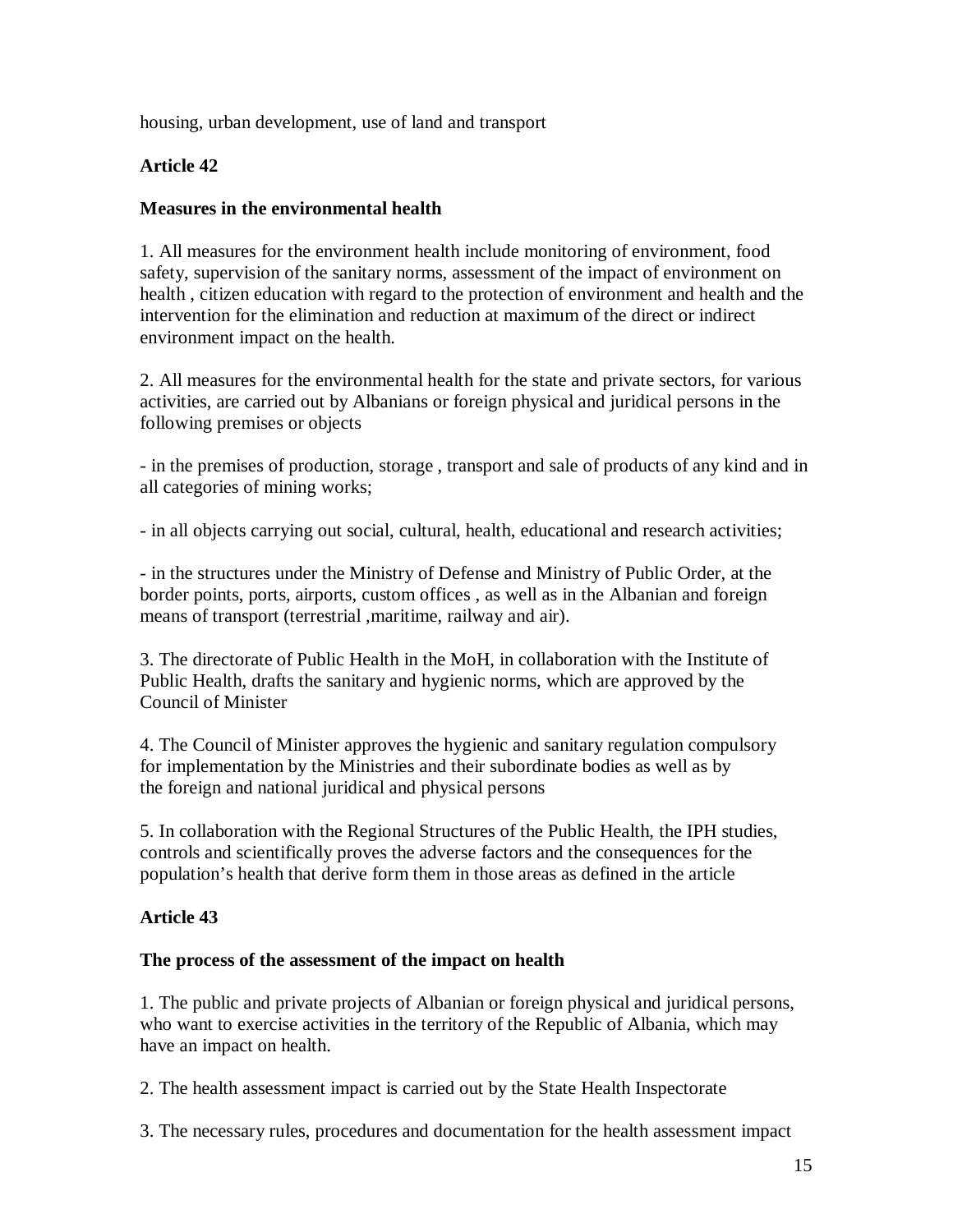are defined by the Minister of Health.

4. The complain for the health assessment impact is done in line with the Code of the Administrative Procedure and the law on the Administrative violation

#### **CHAPTER XI**

#### **HEALTH AND RADIATION Article 44**

Protection from radiation

The adverse impact of the ionizing and non ionizing radiation are object of the supervision, investigation and assessment of the impact on health.

Protective measures towards possible risks for the employees that in their profession are exposed to the ionizing radiation coming from all activities and instruments that use radioactive substances as well as for the population and for the environment exposed to this radiation , are regulated by a separate law.

## **CHAPTER XII**

### **HEALTH AND NUTRITION**

**Article 45**

#### **Object**

Nutrition includes all measures for the protection and promotion of health through the provision of the adequate quantity of foods with nutritional values.

#### **Article 46**

#### **Responsibility**

1. Minister of Health approves the national guidelines for a healthy nutrition for different groups of the population.

2. Minister of Health drafts the necessary legal and sub-legal acts to support the healthy nutrition based on the national priorities.

3. IPH and the Regional Structures of Public Health lead, maintain and improve all the activities of nutritional surveillance as well as provide full information for the population.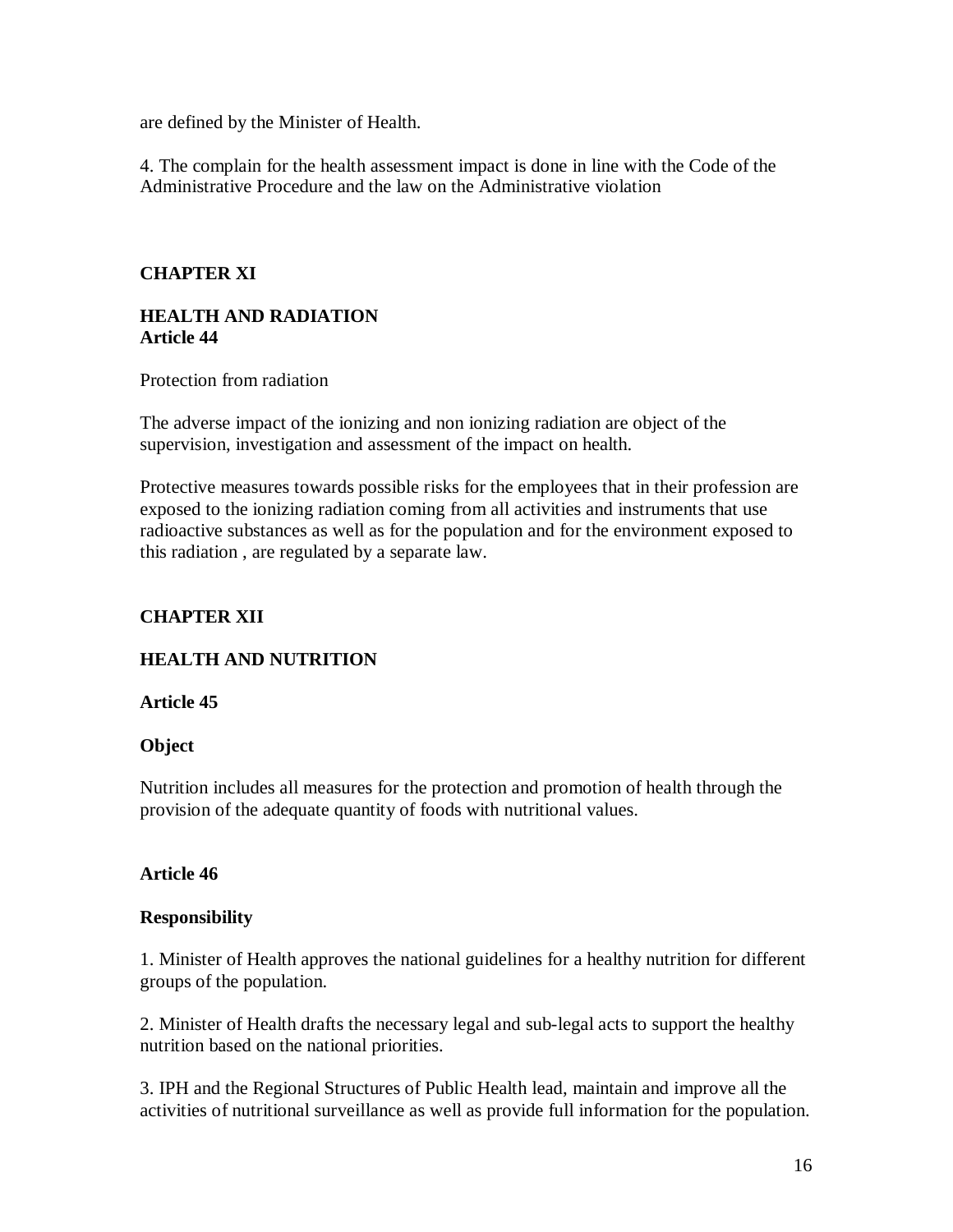4. IPH and the Regional Structures of Public Health lead, maintain and improve tall the activities of epidemiological and laboratory diagnosis of the food borne diseases.

5. All the actors of public health take part in securing in a sustainable and affordable way the adequate quantity of safe and healthy food for each individual.

6. The protection of health of people and the interest of consumers by guaranteeing that food does not cause harmful effects on the health of people, is regulated by a separate law.

# **CHAPTER XIII**

# **HEALTH EDUCATION AND HEALTH PROMOTION**

### **Article 47**

### **Object**

Health promotion aims at the improvement of the health of the population and individuals through social and political processes at national, regional and local level, directed towards creating the social, environmental and economical conditions which results in health as well as through the actions that strengthen the skill and potential of the communities and individuals

### **Article 48**

### **General principles**

1. Health promotion aims at ensuring an equal impact on all groups of population

2. The MoH, IPH, HII and the Regional Structures of the Public Health take part and develop the health promotion within their specific mandate, through strengthening of the partnership among the public and private sector and civil society

3. The written and electronic media takes part in the health education and promotion in line with the legislation in force for the organization of their activity

### **Article 49**

### **The package of the health promotion**

Health education and promotion constitutes a package which serves all individuals, regardless of ability to pay at all level of the health care system

The package of the health education and promotion is developed by IPH and approved by MoH.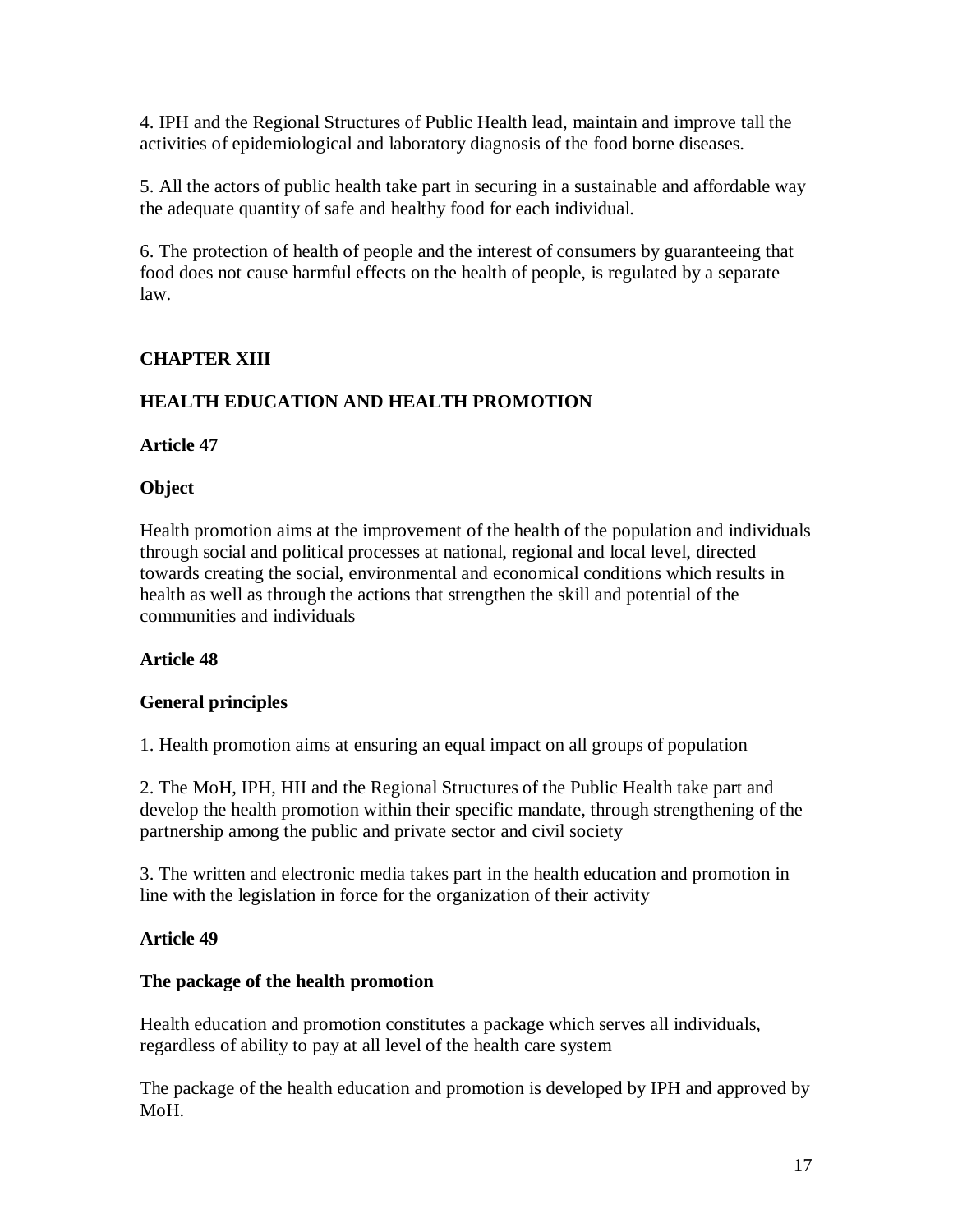Health workers in the PHC take part in the health promotion, while implementing the package of health promotion

## **Article 50**

## **Responsibilities**

IPH and the Regional Structures of Public Health systematically organize specific programmes for health education and promotion focusing on the population groups with low access

# **CHAPTER XIV**

## **TE CONTROL OF THE ABUSE WITH TOBACCO PRODUCTS, ALCOHOL AND NARCOTIC AND PSYCHOTROPIC SUBSTANCES**

## **Article 51**

## **The protection of health from tobacco products**

1. The protection of health from tobacco products includes all measures undertaken to : a) restrict of the use of the tobacco products and protection of the public from the harm due to involuntary exposure towards the tobacco smoke b) raise the public awareness from the harm caused by smoking and guaranteeing of an effective and continuous information of tobacco users about this harm c) prevent the start, to promote and support quit smoking and reduction of the consumption of the tobacco products

2. The way and organisation of the protection of the public health from the tobacco products is regulated by a separate law

# **Article 52**

### **The protection of health from the abuse with narcotic and psychotropic substances**

The protection of health from the abuse with narcotic and psychotropic substances includes all measures undertaken to:

eliminate the cultivation, production and marketing of the illegal narcotic and psychotropic substances

control of production, selling and use of the narcotic and psychotropic substances eliminate of the abusive use of the narcotic and psychotropic substances treat, rehabilitate and reintegrate in the society of the abusive user of narcotic and psychotropic substances

2. The way and organization of the protection of health from the abuse of the narcotic and psychotropic substances is regulated by a separate law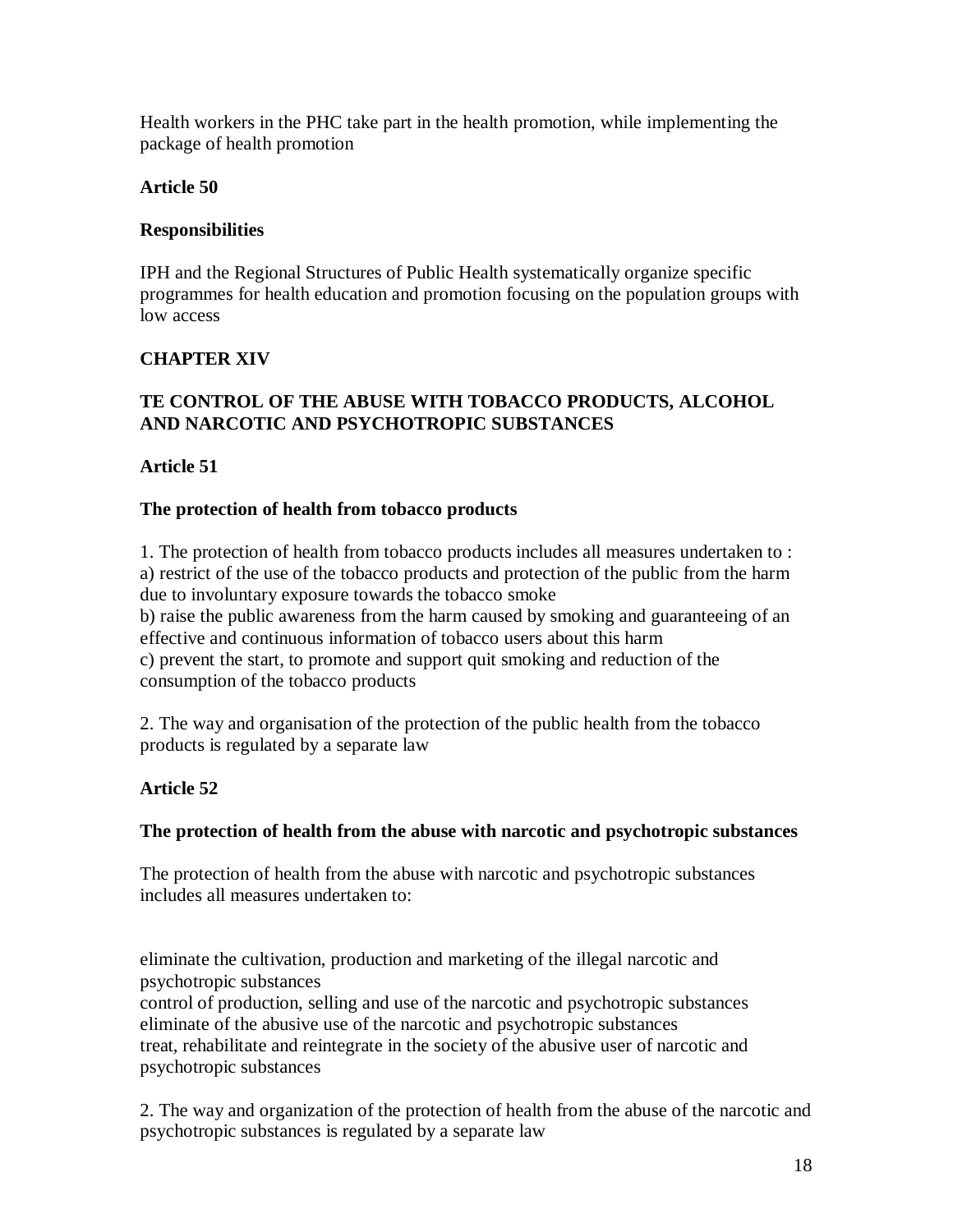## **CHAPTER XV**

# **REPRODUCTIVE HEALTH**

#### **Article 54**

=

#### **The Organization**

Organization, functioning and supervision of all activities in the area of reproductive health, in the public and private health institutions, the safeguarding of the reproductive rights of the of the individual and couples are regulated by a separate law All children and women during the pregnancy, labor and after it have the right to benefit from the health care regardless of their ability to pay .

Minister of Health approves by an order the health care to be provided to the above mentioned categories in point 2

### **CHAPTER XVI**

## **ORAL PUBLIC HEALTH**

#### **Article 55**

### **Oral public health**

The oral public health includes all structures and measures that aim at safeguarding and improving of oral health.

The oral public health implements the education and promotion of oral health and early prevention of dental disorders.

IPH develops programs for the education and promotion and early prevention for oral disorders.

Minister of health approves the education and promotion of oral health and early prevention of oral and dental disorders, as well as the geographical distribution of the public dental health.

Organization and functioning of public and private dentistry service is regulated by a separate law.

### **CHAPTER XVII**

#### **OCCUPATIONAL HEALTH**

19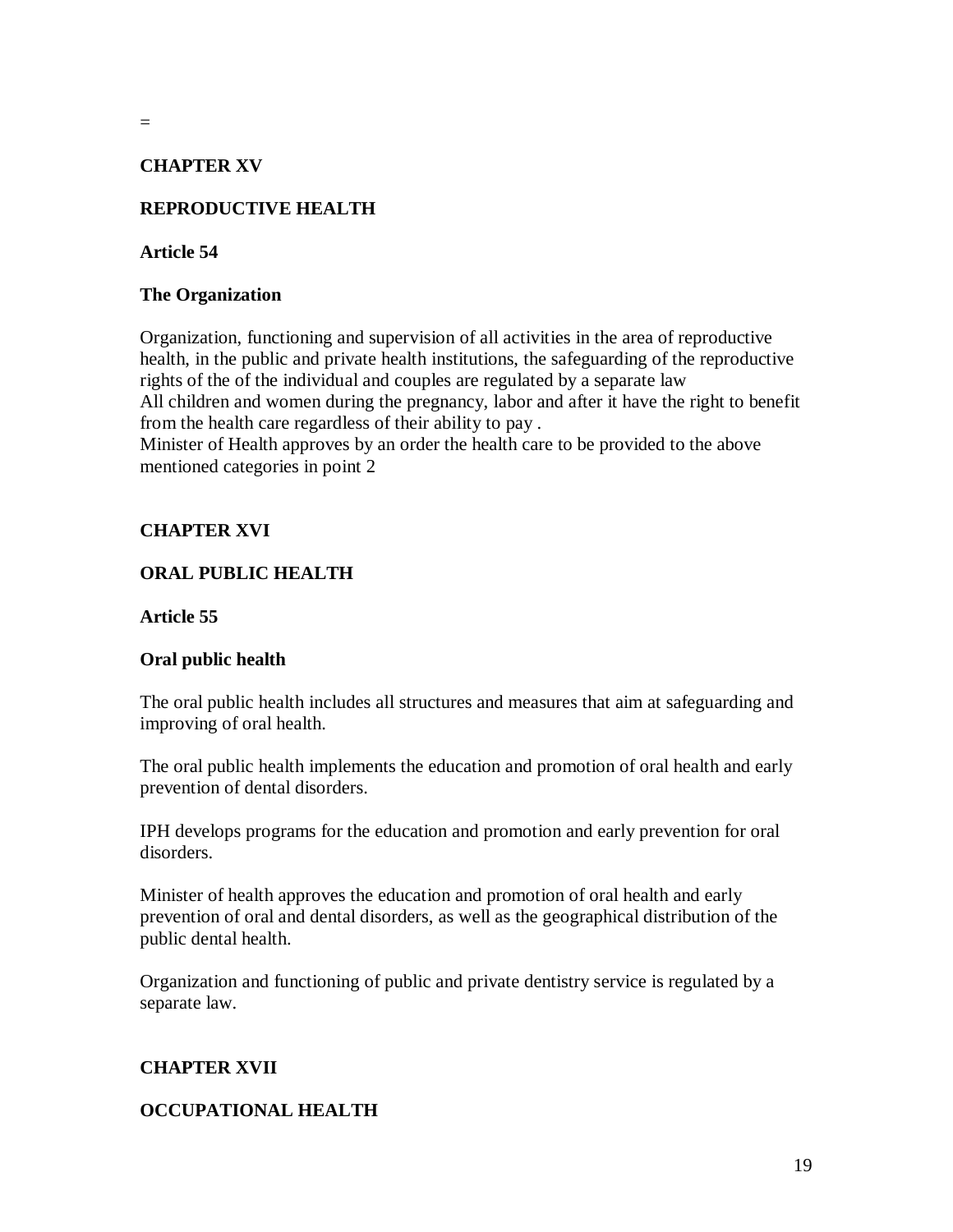### **Article 56**

## **Object**

Occupational health includes all the preventive measures for the elimination or reduction of the direct or indirect impact of the working processes and working environment on the health of workers

### **Article 57**

### **Regulation of occupational health**

All employers and employees are obliged to obey the regulation of the occupational health

IPH based on the Regional Structures of Public Health, study, control and scientifically highlights the harmful factors for the health of workers as well as the consequences deriving from them

The regulations of occupational are regulated by a separate law.

# **CHAPTER XVIII**

## **INFORMATION SYSTEM IN PUBLIC HEALTH**

#### **Article 58**

### **Object**

The system of health information in the public health is part of the unique system of health information led by MoH.

### **Article 59**

### **The health indicators**

IPH proposes the health indicators for the population and the necessary tools for collection, elaboration and development of the health indicators for the population.

Minister of health approves the health indicators of the population and the necessary tools for collection, elaboration and development of the health indicators of the population.

Public and private health institutions are obliged to report on the set of indicators using the tool approved by the MoH.

All responsible institutions as defined in article 9, of this law are obliged to report regularly to the Regional Structures of Public Health for each activity related to public health.